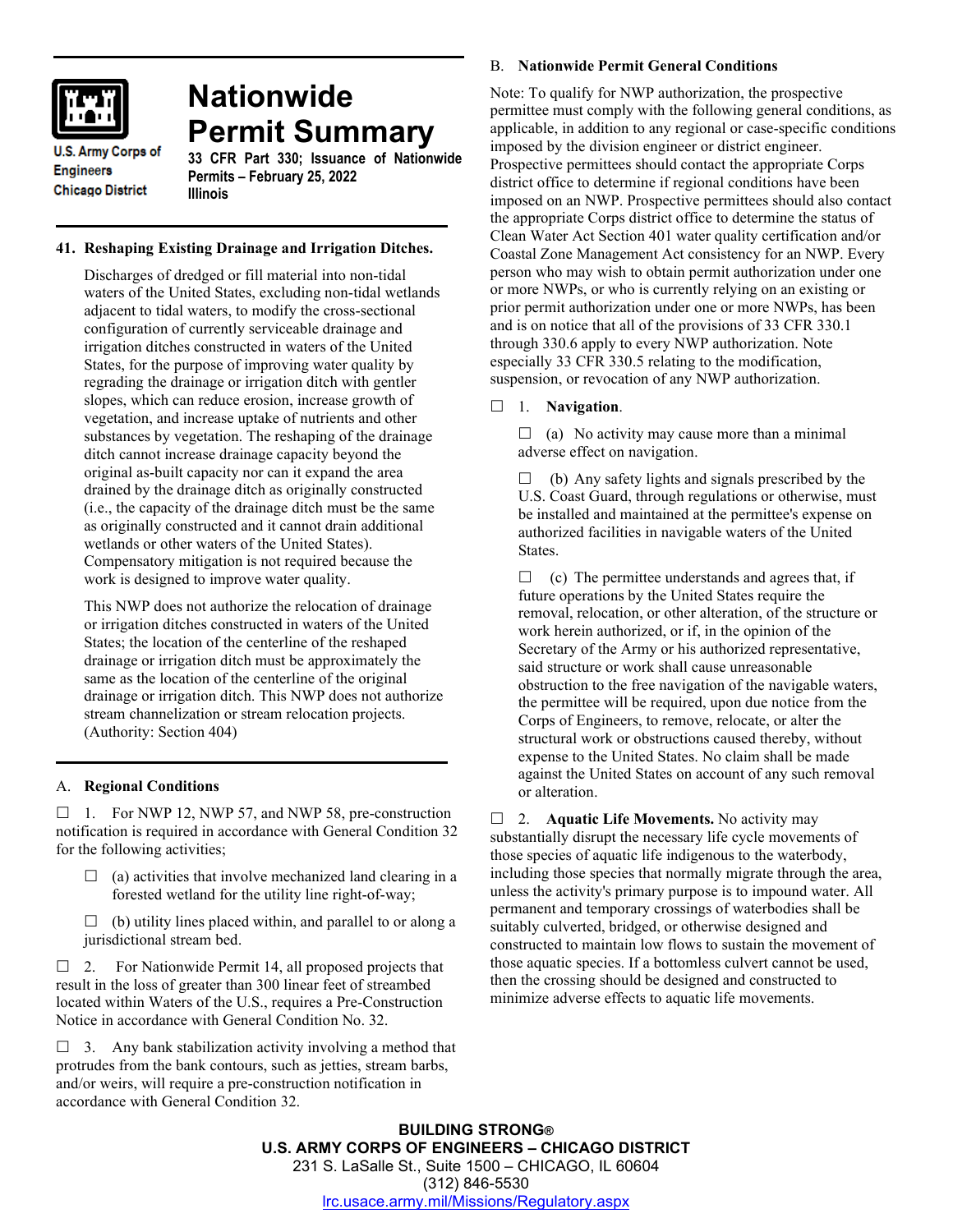#### Nationwide Permit 41 Summary – Chicago District Illinois **Page 2** Page 2

 3. **Spawning Areas**. Activities in spawning areas during spawning seasons must be avoided to the maximum extent practicable. Activities that result in the physical destruction (e.g., through excavation, fill, or downstream smothering by substantial turbidity) of an important spawning area are not authorized.

 4. **Migratory Bird Breeding Areas.** Activities in waters of the United States that serve as breeding areas for migratory birds must be avoided to the maximum extent practicable.

 5. **Shellfish Beds**. No activity may occur in areas of concentrated shellfish populations, unless the activity is directly related to a shellfish harvesting activity authorized by NWPs 4 and 48, or is a shellfish seeding or habitat restoration activity authorized by NWP 27.

 6. **Suitable Material**. No activity may use unsuitable material (e.g., trash, debris, car bodies, asphalt, etc.). Material used for construction or discharged must be free from toxic pollutants in toxic amounts (see section 307 of the Clean Water Act).

 7. **Water Supply Intakes**. No activity may occur in the proximity of a public water supply intake, except where the activity is for the repair or improvement of public water supply intake structures or adjacent bank stabilization.

 8. **Adverse Effects from Impoundments**. If the activity creates an impoundment of water, adverse effects to the aquatic system due to accelerating the passage of water, and/or restricting its flow must be minimized to the maximum extent practicable.

 9. **Management of Water Flows**. To the maximum extent practicable, the pre-construction course, condition, capacity, and location of open waters must be maintained for each activity, including stream channelization, storm water management activities, and temporary and permanent road crossings, except as provided below. The activity must be constructed to withstand expected high flows. The activity must not restrict or impede the passage of normal or high flows, unless the primary purpose of the activity is to impound water or manage high flows. The activity may alter the pre-construction course, condition, capacity, and location of open waters if it benefits the aquatic environment (e.g., stream restoration or relocation activities).

 10. **Fills Within 100-Year Floodplains**. The activity must comply with applicable FEMA-approved state or local floodplain management requirements.

□ 11. **Equipment**. Heavy equipment working in wetlands or mudflats must be placed on mats, or other measures must be taken to minimize soil disturbance.

 12. **Soil Erosion and Sediment Controls**. Appropriate soil erosion and sediment controls must be used and maintained in effective operating condition during construction, and all exposed soil and other fills, as well as any work below the ordinary high water mark or high tide line, must be permanently stabilized at the earliest practicable date. Permittees are encouraged to perform work within waters of the United States during periods of low-flow or no-flow, or during low tides.

 13. **Removal of Temporary Fills**. Temporary structures must be removed, to the maximum extent practicable, after their use has been discontinued. Temporary fills must be removed in their entirety and the affected areas returned to pre-construction elevations. The affected areas must be revegetated, as appropriate.

 14. **Proper Maintenance**. Any authorized structure or fill shall be properly maintained, including maintenance to ensure public safety and compliance with applicable NWP general conditions, as well as any activity-specific conditions added by the district engineer to an NWP authorization.

 15. **Single and Complete Project**. The activity must be a single and complete project. The same NWP cannot be used more than once for the same single and complete project.

# 16. **Wild and Scenic Rivers**.

 $\Box$  (a) No NWP activity may occur in a component of the National Wild and Scenic River System, or in a river officially designated by Congress as a "study river" for possible inclusion in the system while the river is in an official study status, unless the appropriate Federal agency with direct management responsibility for such river, has determined in writing that the proposed activity will not adversely affect the Wild and Scenic River designation or study status.

 $\Box$  (b) If a proposed NWP activity will occur in a component of the National Wild and Scenic River System, or in a river officially designated by Congress as a "study river" for possible inclusion in the system while the river is in an official study status, the permittee must submit a preconstruction notification (see general condition 32). The district engineer will coordinate the PCN with the Federal agency with direct management responsibility for that river. Permittees shall not begin the NWP activity until notified by the district engineer that the Federal agency with direct management responsibility for that river has determined in writing that the proposed NWP activity will not adversely affect the Wild and Scenic River designation or study status.

 $\Box$  (c) Information on Wild and Scenic Rivers may be obtained from the appropriate Federal land management agency responsible for the designated Wild and Scenic River or study river (e.g., National Park Service, U.S. Forest Service, Bureau of Land Management, U.S. Fish and Wildlife Service). Information on these rivers is also available at: http://www.rivers.gov/.

 17. **Tribal Rights**. No activity or its operation may impair reserved tribal rights, including, but not limited to, reserved water rights and treaty fishing and hunting rights.

# 18. **Endangered Species**.

 $\Box$  (a) No activity is authorized under any NWP which is likely to directly or indirectly jeopardize the continued existence of a threatened or endangered species or a species proposed for such designation, as identified under the Federal Endangered Species Act (ESA), or which will directly or indirectly destroy or adversely modify the critical habitat of such species. No activity is authorized under any NWP which "may affect" a listed species or critical habitat,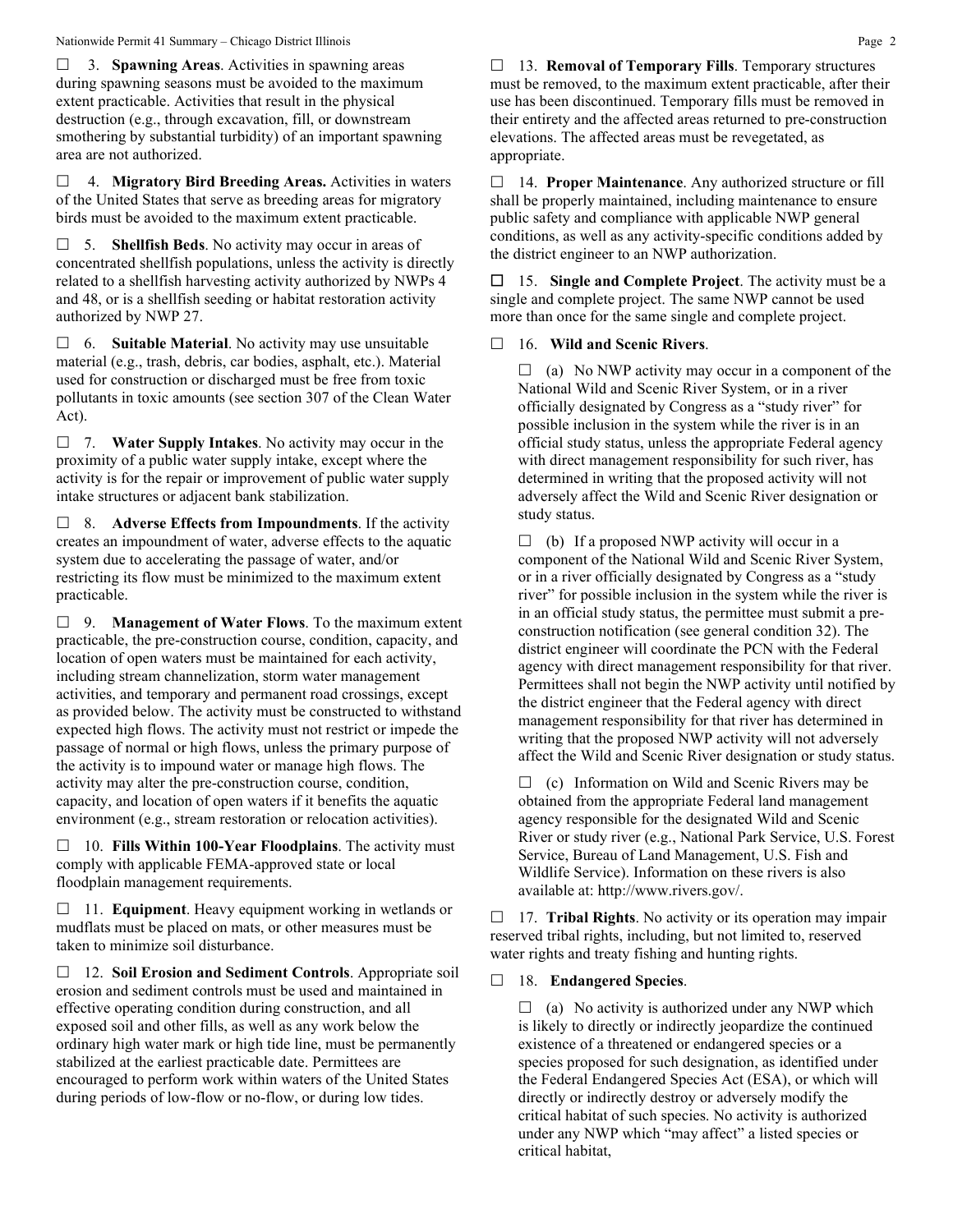### Nationwide Permit 41 Summary – Chicago District Illinois **Page 3** and the state of the state of the state of the state of the state of the state of the state of the state of the state of the state of the state of the state

unless ESA section 7 consultation addressing the consequences of the proposed activity on listed species or critical habitat has been completed. See 50 CFR 402.02 for the definition of "effects of the action" for the purposes of ESA section 7 consultation, as well as 50 CFR 402.17, which provides further explanation under ESA section 7 regarding "activities that are reasonably certain to occur" and "consequences caused by the proposed action."

 $\Box$  (b) Federal agencies should follow their own procedures for complying with the requirements of the ESA (see 33 CFR 330.4 $(f)(1)$ ). If pre-construction notification is required for the proposed activity, the Federal permittee must provide the district engineer with the appropriate documentation to demonstrate compliance with those requirements. The district engineer will verify that the appropriate documentation has been submitted. If the appropriate documentation has not been submitted, additional ESA section 7 consultation may be necessary for the activity and the respective federal agency would be responsible for fulfilling its obligation under section 7 of the ESA.

 $\Box$  (c) Non-federal permittees must submit a preconstruction notification to the district engineer if any listed species (or species proposed for listing) or designated critical habitat (or critical habitat proposed such designation) might be affected or is in the vicinity of the activity, or if the activity is located in designated critical habitat or critical habitat proposed for such designation, and shall not begin work on the activity until notified by the district engineer that the requirements of the ESA have been satisfied and that the activity is authorized. For activities that might affect Federally-listed endangered or threatened species (or species proposed for listing) or designated critical habitat (or critical habitat proposed for such designation), the pre-construction notification must include the name(s) of the endangered or threatened species (or species proposed for listing) that might be affected by the proposed activity or that utilize the designated critical habitat (or critical habitat proposed for such designation) that might be affected by the proposed activity. The district engineer will determine whether the proposed activity "may affect" or will have "no effect" to listed species and designated critical habitat and will notify the non-Federal applicant of the Corps' determination within 45 days of receipt of a complete preconstruction notification. For activities where the non-Federal applicant has identified listed species (or species proposed for listing) or designated critical habitat (or critical habitat proposed for such designation) that might be affected or is in the vicinity of the activity, and has so notified the Corps, the applicant shall not begin work until the Corps has provided notification that the proposed activity will have "no effect" on listed species (or species proposed for listing or designated critical habitat (or critical habitat proposed for such designation), or until ESA section 7 consultation or conference has been completed. If the non-Federal applicant has not heard back from the Corps within 45 days, the applicant must still wait for notification from the Corps.

 $\Box$  (d) As a result of formal or informal consultation with the FWS or NMFS the district engineer may add species-specific permit conditions to the NWPs.

 $\Box$  (e) Authorization of an activity by an NWP does not authorize the "take" of a threatened or endangered species as defined under the ESA. In the absence of separate authorization (e.g., an ESA Section 10 Permit, a Biological Opinion with "incidental take" provisions, etc.) from the FWS or the NMFS, the Endangered Species Act prohibits any person subject to the jurisdiction of the United States to take a listed species, where "take" means to harass, harm, pursue, hunt, shoot, wound, kill, trap, capture, or collect, or to attempt to engage in any such conduct. The word "harm" in the definition of "take" means an act which actually kills or injures wildlife. Such an act may include significant habitat modification or degradation where it actually kills or injures wildlife by significantly impairing essential behavioral patterns, including breeding, feeding or sheltering.

 $\Box$  (f) If the non-federal permittee has a valid ESA section  $10(a)(1)(B)$  incidental take permit with an approved Habitat Conservation Plan for a project or a group of projects that includes the proposed NWP activity, the non-federal applicant should provide a copy of that ESA section  $10(a)(1)(B)$  permit with the PCN required by paragraph (c) of this general condition. The district engineer will coordinate with the agency that issued the ESA section  $10(a)(1)(B)$  permit to determine whether the proposed NWP activity and the associated incidental take were considered in the internal ESA section 7 consultation conducted for the ESA section  $10(a)(1)(B)$  permit. If that coordination results in concurrence from the agency that the proposed NWP activity and the associated incidental take were considered in the internal ESA section 7 consultation for the ESA section  $10(a)(1)(B)$  permit, the district engineer does not need to conduct a separate ESA section 7 consultation for the proposed NWP activity. The district engineer will notify the non-federal applicant within 45 days of receipt of a complete pre-construction notification whether the ESA section  $10(a)(1)(B)$  permit covers the proposed NWP activity or whether additional ESA section 7 consultation is required.

 $\Box$  (g) Information on the location of threatened and endangered species and their critical habitat can be obtained directly from the offices of the FWS and NMFS or their world wide web pages at http://www.fws.gov/ or http://www.fws.gov/ipac and http://www.nmfs.noaa.gov/pr/species/esa/ respectively.

 19. **Migratory Birds and Bald and Golden Eagles**. The permittee is responsible for ensuring that an action authorized by NWP complies with the Migratory Bird Treaty Act and the Bald and Golden Eagle Protection Act. The permittee is responsible for contacting the appropriate local office of the U.S. Fish and Wildlife Service to determine what measures, if any, are necessary or appropriate to reduce adverse effects to migratory birds or eagles, including whether "incidental take" permits are necessary and available under the Migratory Bird Treaty Act or Bald and Golden Eagle Protection Act for a particular activity.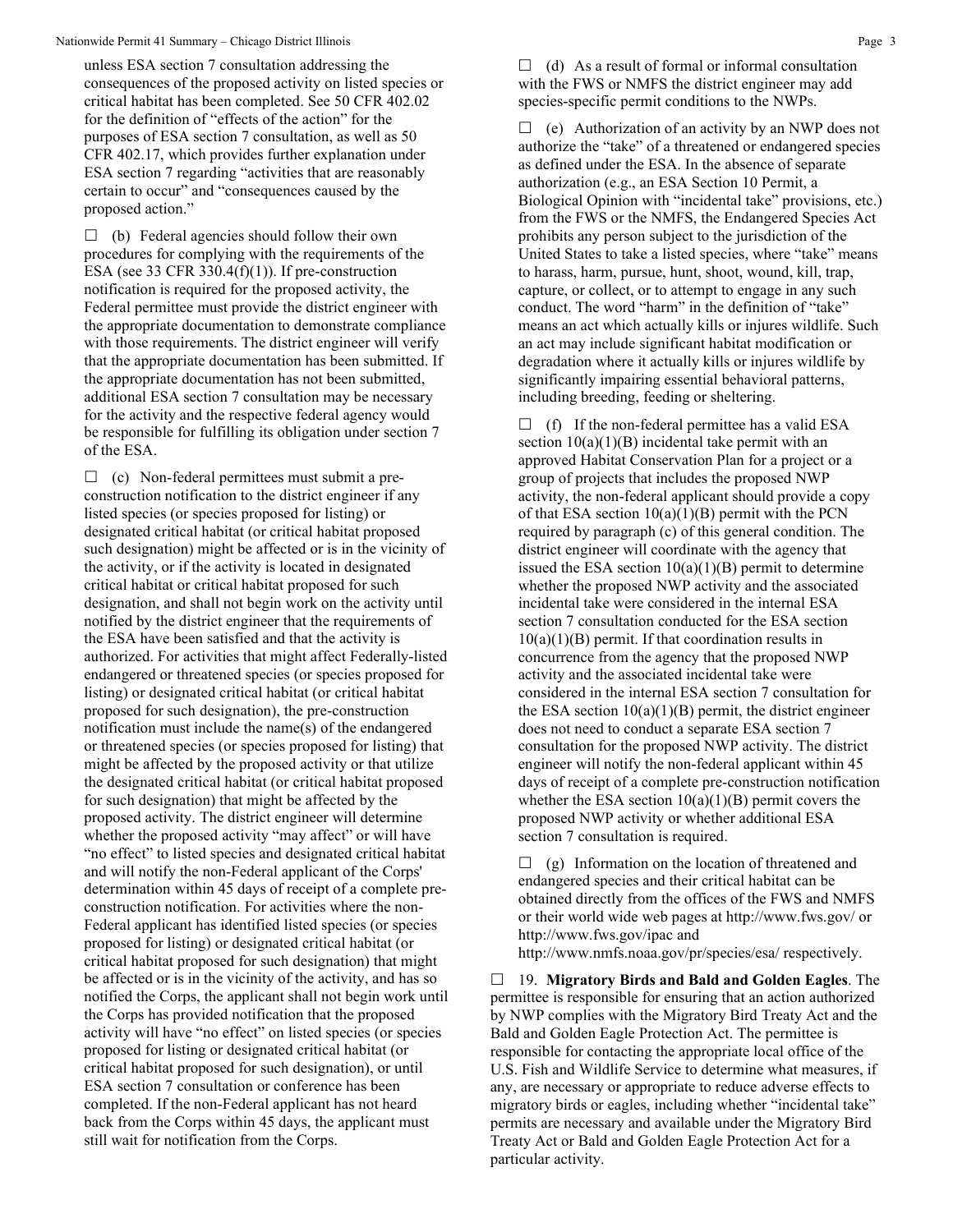#### 20. **Historic Properties**.

 $\Box$  (a) No activity is authorized under any NWP which may have the potential to cause effects to properties listed, or eligible for listing, in the National Register of Historic Places until the requirements of Section 106 of the National Historic Preservation Act (NHPA) have been satisfied.

 $\Box$  (b) Federal permittees should follow their own procedures for complying with the requirements of section 106 of the National Historic Preservation Act (see 33 CFR 330.4(g)(1)). If pre-construction notification is required for the proposed NWP activity, the Federal permittee must provide the district engineer with the appropriate documentation to demonstrate compliance with those requirements. The district engineer will verify that the appropriate documentation has been submitted. If the appropriate documentation is not submitted, then additional consultation under section 106 may be necessary. The respective federal agency is responsible for fulfilling its obligation to comply with section 106.

 $\Box$  (c) Non-federal permittees must submit a preconstruction notification to the district engineer if the NWP activity might have the potential to cause effects to any historic properties listed on, determined to be eligible for listing on, or potentially eligible for listing on the National Register of Historic Places, including previously unidentified properties. For such activities, the preconstruction notification must state which historic properties might have the potential to be affected by the proposed NWP activity or include a vicinity map indicating the location of the historic properties or the potential for the presence of historic properties. Assistance regarding information on the location of, or potential for, the presence of historic properties can be sought from the State Historic Preservation Officer, Tribal Historic Preservation Officer, or designated tribal representative, as appropriate, and the National Register of Historic Places (see 33 CFR 330.4(g)). When reviewing pre-construction notifications, district engineers will comply with the current procedures for addressing the requirements of section 106 of the National Historic Preservation Act. The district engineer shall make a reasonable and good faith effort to carry out appropriate identification efforts commensurate with potential impacts, which may include background research, consultation, oral history interviews, sample field investigation, and/or field survey. Based on the information submitted in the PCN and these identification efforts, the district engineer shall determine whether the proposed NWP activity has the potential to cause effects on the historic properties. Section 106 consultation is not required when the district engineer determines that the activity does not have the potential to cause effects on historic properties (see 36 CFR 800.3(a)). Section 106 consultation is required when the district engineer determines that the activity has the potential to cause effects on historic properties.

The district engineer will conduct consultation with consulting parties identified under 36 CFR 800.2(c) when he or she makes any of the following effect determinations for the purposes of section 106 of the NHPA: No historic properties affected, no adverse effect, or adverse effect.

 $\Box$  (d) Where the non-Federal applicant has identified historic properties on which the proposed NWP activity might have the potential to cause effects and has so notified the Corps, the non-Federal applicant shall not begin the activity until notified by the district engineer either that the activity has no potential to cause effects to historic properties or that NHPA section 106 consultation has been completed. For non-federal permittees, the district engineer will notify the prospective permittee within 45 days of receipt of a complete pre-construction notification whether NHPA section 106 consultation is required. If NHPA section 106 consultation is required, the district engineer will notify the non-Federal applicant that he or she cannot begin the activity until section 106 consultation is completed. If the non-Federal applicant has not heard back from the Corps within 45 days, the applicant must still wait for notification from the Corps.

 $\Box$  (e) Prospective permittees should be aware that section 110k of the NHPA (54 U.S.C. 306113) prevents the Corps from granting a permit or other assistance to an applicant who, with intent to avoid the requirements of section 106 of the NHPA, has intentionally significantly adversely affected a historic property to which the permit would relate, or having legal power to prevent it, allowed such significant adverse effect to occur, unless the Corps, after consultation with the Advisory Council on Historic Preservation (ACHP), determines that circumstances justify granting such assistance despite the adverse effect created or permitted by the applicant. If circumstances justify granting the assistance, the Corps is required to notify the ACHP and provide documentation specifying the circumstances, the degree of damage to the integrity of any historic properties affected, and proposed mitigation. This documentation must include any views obtained from the applicant, SHPO/THPO, appropriate Indian tribes if the undertaking occurs on or affects historic properties on tribal lands or affects properties of interest to those tribes, and other parties known to have a legitimate interest in the impacts to the permitted activity on historic properties.

 21. **Discovery of Previously Unknown Remains and Artifacts**. Permittees that discover any previously unknown historic, cultural or archeological remains and artifacts while accomplishing the activity authorized by NWP, they must immediately notify the district engineer of what they have found, and to the maximum extent practicable, avoid construction activities that may affect the remains and artifacts until the required coordination has been completed. The district engineer will initiate the Federal, Tribal, and state coordination required to determine if the items or remains warrant a recovery effort or if the site is eligible for listing in the National Register of Historic Places.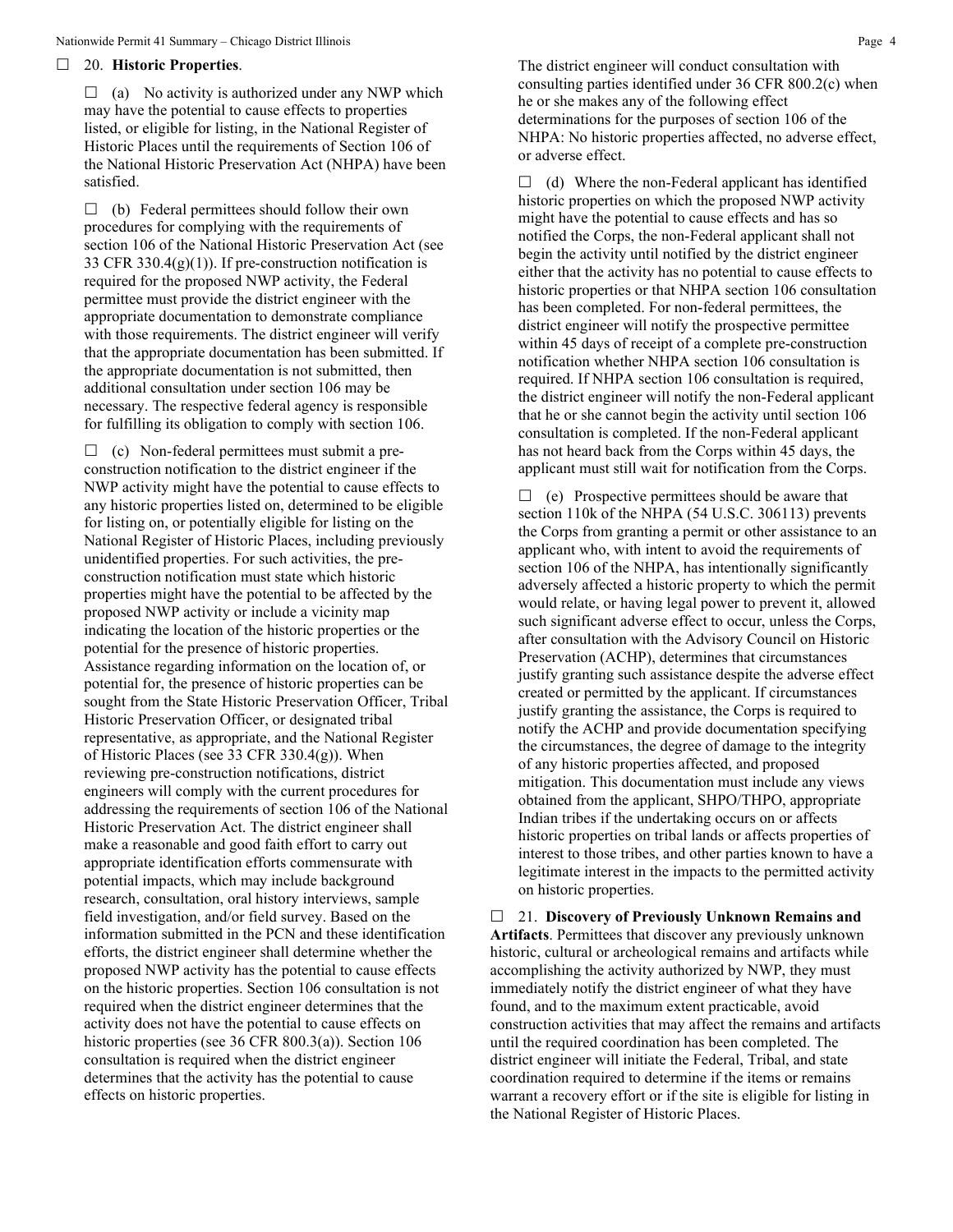**22. Designated Critical Resource Waters**. Critical resource waters include, NOAA-managed marine sanctuaries and marine monuments, and National Estuarine Research Reserves. The district engineer may designate, after notice and opportunity for public comment, additional waters officially designated by a state as having particular environmental or ecological significance, such as outstanding national resource waters or state natural heritage sites. The district engineer may also designate additional critical resource waters after notice and opportunity for public comment.

 $\Box$  (a) Discharges of dredged or fill material into waters of the United States are not authorized by NWPs 7, 12, 14, 16, 17, 21, 29, 31, 35, 39, 40, 42, 43, 44, 49, 50, 51, 52, 57, and 58 for any activity within, or directly affecting, critical resource waters, including wetlands adjacent to such waters.

 $\Box$  (b) For NWPs 3, 8, 10, 13, 15, 18, 19, 22, 23, 25, 27, 28, 30, 33, 34, 36, 37, 38, and 54, notification is required in accordance with general condition 32, for any activity proposed by permittees in the designated critical resource waters including wetlands adjacent to those waters. The district engineer may authorize activities under these NWPs only after she or he determines that the impacts to the critical resource waters will be no more than minimal.

 **23. Mitigation**. The district engineer will consider the following factors when determining appropriate and practicable mitigation necessary to ensure that the individual and cumulative adverse environmental effects are no more than minimal:

 $\Box$  (a) The activity must be designed and constructed to avoid and minimize adverse effects, both temporary and permanent, to waters of the United States to the maximum extent practicable at the project site (i.e., on site).

 $\Box$  (b) Mitigation in all its forms (avoiding, minimizing, rectifying, reducing, or compensating for resource losses) will be required to the extent necessary to ensure that the individual and cumulative adverse environmental effects are no more than minimal.

 $\Box$  (c) Compensatory mitigation at a minimum one-forone ratio will be required for all wetland losses that exceed 1/10-acre and require pre-construction notification, unless the district engineer determines in writing that either some other form of mitigation would be more environmentally appropriate or the adverse environmental effects of the proposed activity are no more than minimal, and provides an activity-specific waiver of this requirement. For wetland losses of 1/10 acre or less that require pre-construction notification, the district engineer may determine on a case-by-case basis that compensatory mitigation is required to ensure that the activity results in only minimal adverse environmental effects.

 $\Box$  (d) Compensatory mitigation at a minimum one-forone ratio will be required for all losses of stream bed that exceed 3/100-acre and require pre-construction notification, unless the district engineer determines in writing that either some other form of mitigation would be more environmentally appropriate or the adverse

environmental effects of the proposed activity are no more than minimal, and provides an activity-specific waiver of this requirement. This compensatory mitigation requirement may be satisfied through the restoration or enhancement of riparian areas next to streams in accordance with paragraph (e) of this general condition. For losses of stream bed of 3/100-acre or less that require pre-construction notification, the district engineer may determine on a case-by-case basis that compensatory mitigation is required to ensure that the activity results in only minimal adverse environmental effects. Compensatory mitigation for losses of streams should be provided, if practicable, through stream rehabilitation, enhancement, or preservation, since streams are difficultto-replace resources (see  $\frac{33 \text{ CFR}}{332.3}$ (e)(3)).

 $\Box$  (e) Compensatory mitigation plans for NWP activities in or near streams or other open waters will normally include a requirement for the restoration or enhancement, maintenance, and legal protection (e.g., conservation easements) of riparian areas next to open waters. In some cases, the restoration or maintenance/protection of riparian areas may be the only compensatory mitigation required. If restoring riparian areas involves planting vegetation, only native species should be planted. The width of the required riparian area will address documented water quality or aquatic habitat loss concerns. Normally, the riparian area will be 25 to 50 feet wide on each side of the stream, but the district engineer may require slightly wider riparian areas to address documented water quality or habitat loss concerns. If it is not possible to restore or maintain/protect a riparian area on both sides of a stream, or if the waterbody is a lake or coastal waters, then restoring or maintaining/protecting a riparian area along a single bank or shoreline may be sufficient.

Where both wetlands and open waters exist on the project site, the district engineer will determine the appropriate compensatory mitigation (e.g., riparian areas and/or wetlands compensation) based on what is best for the aquatic environment on a watershed basis. In cases where riparian areas are determined to be the most appropriate form of minimization or compensatory mitigation, the district engineer may waive or reduce the requirement to provide wetland compensatory mitigation for wetland losses.

 $\Box$  (f) Compensatory mitigation projects provided to offset losses of aquatic resources must comply with the applicable provisions of 33 CFR part 332.

 $\Box$  (1) The prospective permittee is responsible for proposing an appropriate compensatory mitigation option if compensatory mitigation is necessary to ensure that the activity results in no more than minimal adverse environmental effects. For the NWPs, the preferred mechanism for providing compensatory mitigation is mitigation bank credits or in-lieu fee program credits (see 33 CFR 332.3(b)(2) and (3)).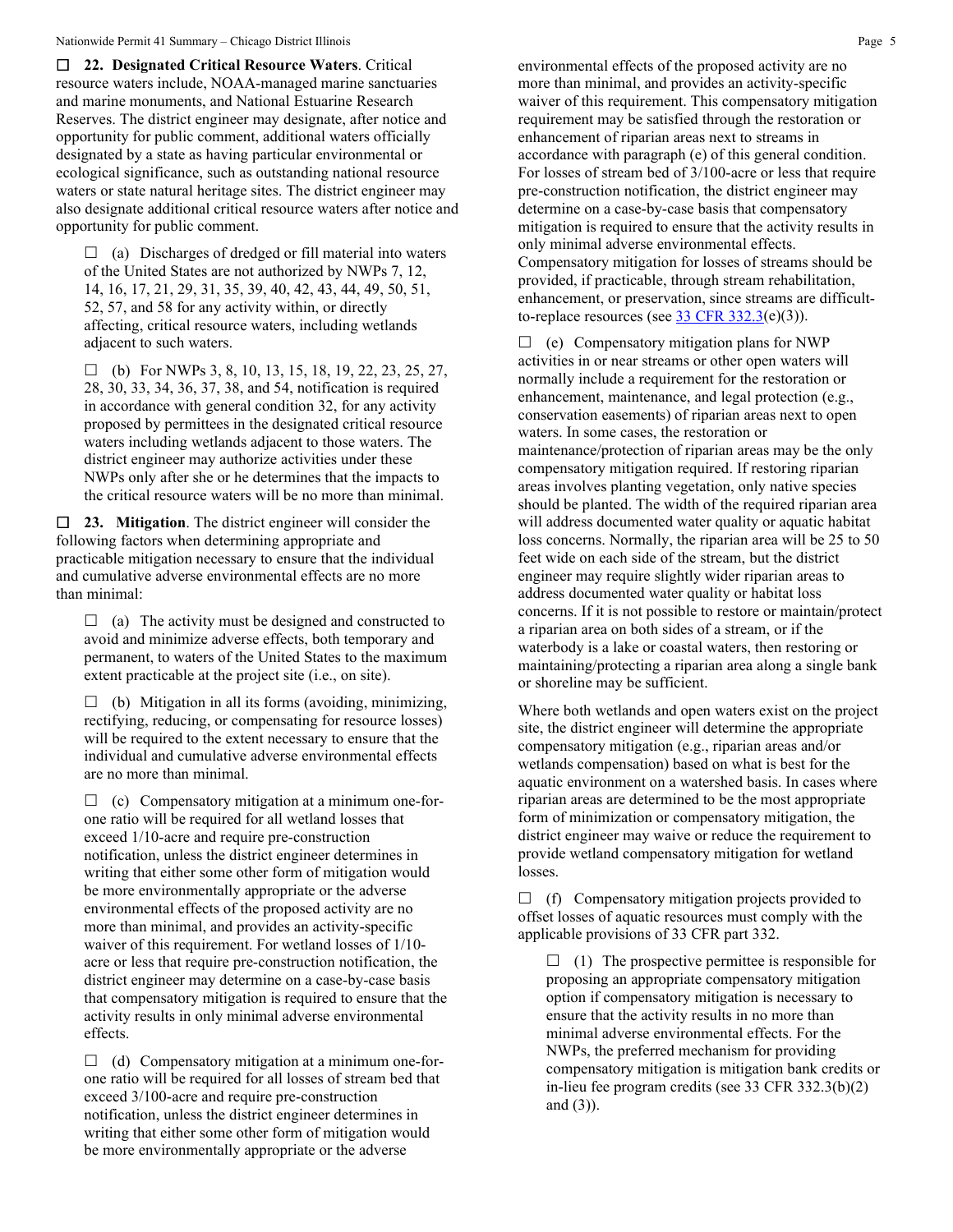However, if an appropriate number and type of mitigation bank or in-lieu credits are not available at the time the PCN is submitted to the district engineer, the district engineer may approve the use of permittee-responsible mitigation.

 $\Box$  (2) The amount of compensatory mitigation required by the district engineer must be sufficient to ensure that the authorized activity results in no more than minimal individual and cumulative adverse environmental effects (see 33 CFR 330.1(e)(3)). (See also 33 CFR 332.3(f).)

 $\Box$  (3) Since the likelihood of success is greater and the impacts to potentially valuable uplands are reduced, aquatic resource restoration should be the first compensatory mitigation option considered for permittee-responsible mitigation.

 $\Box$  (4) If permittee-responsible mitigation is the proposed option, the prospective permittee is responsible for submitting a mitigation plan. A conceptual or detailed mitigation plan may be used by the district engineer to make the decision on the NWP verification request, but a final mitigation plan that addresses the applicable requirements of 33 CFR  $332.4(c)(2)$  through (14) must be approved by the district engineer before the permittee begins work in waters of the United States, unless the district engineer determines that prior approval of the final mitigation plan is not practicable or not necessary to ensure timely completion of the required compensatory mitigation (see 33 CFR 332.3(k)(3)).

 $\Box$  (5) If mitigation bank or in-lieu fee program credits are the proposed option, the mitigation plan needs to address only the baseline conditions at the impact site and the number of credits to be provided (see 33 CFR 332.4(c)(1)(ii)).

 $\Box$  (6) Compensatory mitigation requirements (e.g., resource type and amount to be provided as compensatory mitigation, site protection, ecological performance standards, monitoring requirements) may be addressed through conditions added to the NWP authorization, instead of components of a compensatory mitigation plan (see 33 CFR  $332.4(c)(1)(ii)$ ).

 $\Box$  (g) Compensatory mitigation will not be used to increase the acreage losses allowed by the acreage limits of the NWPs. For example, if an NWP has an acreage limit of 1/2-acre, it cannot be used to authorize any NWP activity resulting in the loss of greater than 1/2-acre of waters of the United States, even if compensatory mitigation is provided that replaces or restores some of the lost waters. However, compensatory mitigation can and should be used, as necessary, to ensure that an NWP activity already meeting the established acreage limits also satisfies the no more than minimal impact requirement for the NWPs.

 $\Box$  (h) Permittees may propose the use of mitigation banks, in-lieu fee programs, or permittee-responsible mitigation. When developing a compensatory mitigation proposal, the permittee must consider appropriate and practicable options consistent with the framework at 33 CFR 332.3(b). For activities resulting in the loss of marine or estuarine resources, permittee-responsible mitigation may be environmentally preferable if there are no mitigation banks or in-lieu fee programs in the area that have marine or estuarine credits available for sale or transfer to the permittee. For permittee-responsible mitigation, the special conditions of the NWP verification must clearly indicate the party or parties responsible for the implementation and performance of the compensatory mitigation project, and, if required, its long-term management.

 $\Box$  (i) Where certain functions and services of waters of the United States are permanently adversely affected by a regulated activity, such as discharges of dredged or fill material into waters of the United States that will convert a forested or scrub-shrub wetland to a herbaceous wetland in a permanently maintained utility line right-of-way, mitigation may be required to reduce the adverse environmental effects of the activity to the no more than minimal level.

 **24. Safety of Impoundment Structures**. To ensure that all impoundment structures are safely designed, the district engineer may require non-Federal applicants to demonstrate that the structures comply with established state dam safety criteria or have been designed by qualified persons. The district engineer may also require documentation that the design has been independently reviewed by similarly qualified persons, and appropriate modifications made to ensure safety.

# **25. Water Quality**.

 $\Box$  (a) Where the certifying authority (state, authorized tribe, or EPA, as appropriate) has not previously certified compliance of an NWP with CWA section 401, a CWA section 401 water quality certification for the proposed discharge must be obtained or waived (see [33 CFR](https://www.federalregister.gov/select-citation/2021/01/13/33-CFR-330.4)  [330.4\(](https://www.federalregister.gov/select-citation/2021/01/13/33-CFR-330.4)c)). If the permittee cannot comply with all of the conditions of a water quality certification previously issued by certifying authority for the issuance of the NWP, then the permittee must obtain a water quality certification or waiver for the proposed discharge in order for the activity to be authorized by an NWP.

 $\Box$  (b) If the NWP activity requires pre-construction notification and the certifying authority has not previously certified compliance of an NWP with CWA section 401, the proposed discharge is not authorized by an NWP until water quality certification is obtained or waived. If the certifying authority issues a water quality certification for the proposed discharge, the permittee must submit a copy of the certification to the district engineer. The discharge is not authorized by an NWP until the district engineer has notified the permittee that the water quality certification requirement has been satisfied by the issuance of a water quality certification or a waiver.

 $\Box$  (c) The district engineer or certifying authority may require additional water quality management measures to ensure that the authorized activity does not result in more than minimal degradation of water quality.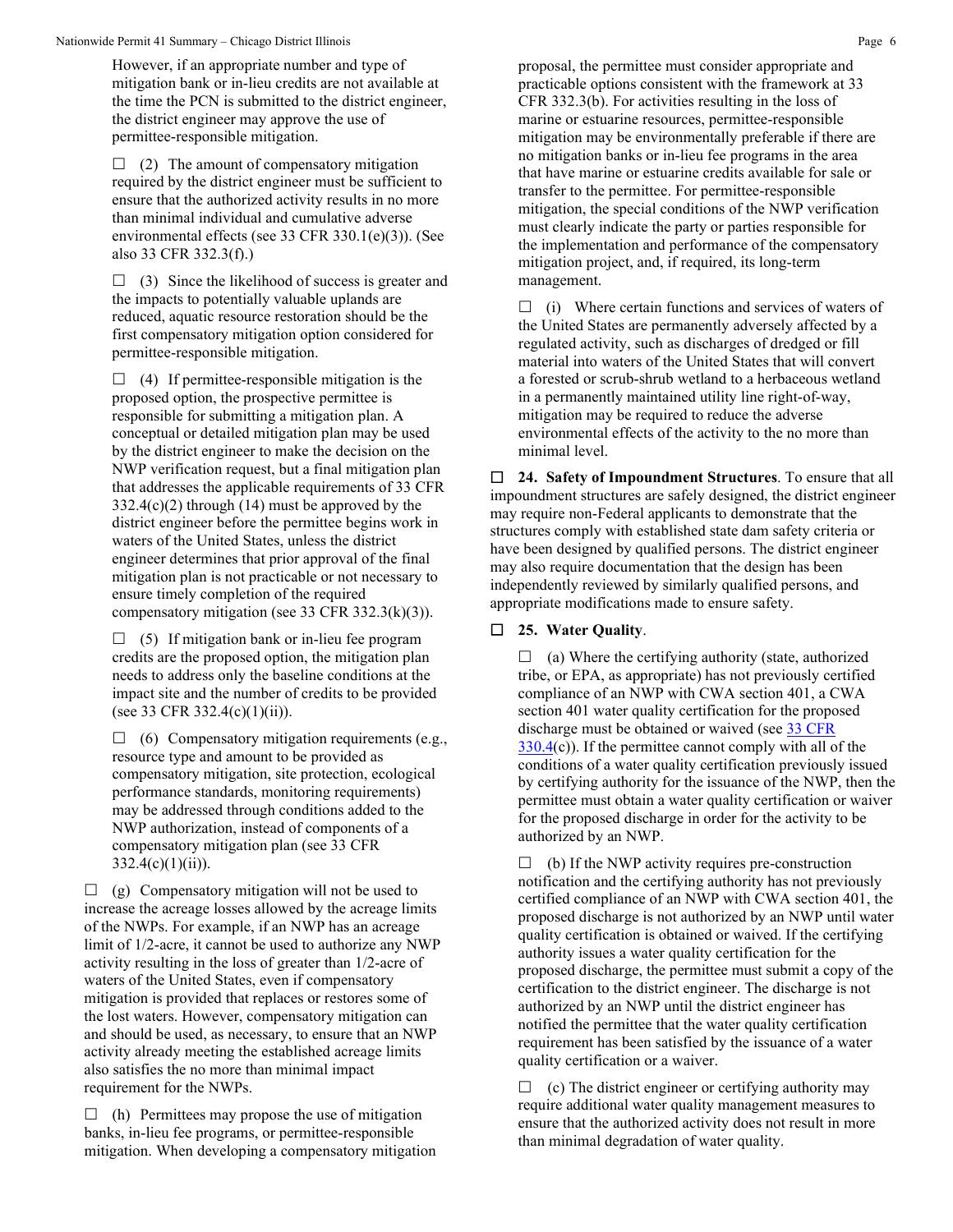**26. Coastal Zone Management**. In coastal states where an NWP has not previously received a state coastal zone management consistency concurrence, an individual state coastal zone management consistency concurrence must be obtained, or a presumption of concurrence must occur (see 33 CFR 330.4(d)). If the permittee cannot comply with all of the conditions of a coastal zone management consistency concurrence previously issued by the state, then the permittee must obtain an individual coastal zone management consistency concurrence or presumption of concurrence in order for the activity to be authorized by NWP. The district engineer or a state may require additional measures to ensure that the authorized activity is consistent with state coastal zone management requirements.

 **27. Regional and Case-By-Case Conditions**. The activity must comply with any regional conditions that may have been added by the Division Engineer (see 33 CFR 330.4(e)) and with any case specific conditions added by the Corps or by the state, Indian Tribe, or U.S. EPA in its CWA section 401 Water Quality Certification, or by the state in its Coastal Zone Management Act consistency determination.

 **28. Use of Multiple Nationwide Permits**. The use of more than one NWP for a single and complete project is authorized, subject to the following restrictions:

 $\Box$  (a) If only one of the NWPs used to authorize the single and complete project has a specified acreage limit, the acreage loss of waters of the United States cannot exceed the acreage limit of the NWP with the highest specified acreage limit. For example, if a road crossing over tidal waters is constructed under NWP 14, with associated bank stabilization authorized by NWP 13, the maximum acreage loss of waters of the United States for the total project cannot exceed 1/3-acre.

 $\Box$  (b) If one or more of the NWPs used to authorize the single and complete project has specified acreage limits, the acreage loss of waters of the United States authorized by those NWPs cannot exceed their respective specified acreage limits. For example, if a commercial development is constructed under NWP 39, and the single and complete project includes the filling of an upland ditch authorized by NWP 46, the maximum acreage loss of waters of the United States for the commercial development under NWP 39 cannot exceed 1/2-acre, and the total acreage loss of waters of United States due to the NWP 39 and 46 activities cannot exceed 1 acre.

 **29. Transfer of Nationwide Permit Verifications**. If the permittee sells the property associated with a nationwide permit verification, the permittee may transfer the nationwide permit verification to the new owner by submitting a letter to the appropriate Corps district office to validate the transfer. A copy of the nationwide permit verification must be attached to the letter, and the letter must contain the following statement and signature:

"When the structures or work authorized by this nationwide permit are still in existence at the time the property is transferred, the terms and conditions of this nationwide permit, including any special conditions, will continue to be binding on the new owner(s) of the property.

To validate the transfer of this nationwide permit and the associated liabilities associated with compliance with its terms and conditions, have the transferee sign and date below."

(Transferee)

# (Date)

 **30. Compliance Certification**. Each permittee who receives an NWP verification letter from the Corps must provide a signed certification documenting completion of the authorized activity and implementation of any required compensatory mitigation. The success of any required permittee-responsible mitigation, including the achievement of ecological performance standards, will be addressed separately by the district engineer.

The Corps will provide the permittee the certification document with the NWP verification letter. The certification document will include:

 $\Box$  (a) A statement that the authorized activity was done in accordance with the NWP authorization, including any general, regional, or activity-specific conditions;

 $\Box$  (b) A statement that the implementation of any required compensatory mitigation was completed in accordance with the permit conditions. If credits from a mitigation bank or in-lieu fee program are used to satisfy the compensatory mitigation requirements, the certification must include the documentation required by 33 CFR 332.3(l)(3) to confirm that the permittee secured the appropriate number and resource type of credits; and

 $\Box$  (c) The signature of the permittee certifying the completion of the activity and mitigation.

The completed certification document must be submitted to the district engineer within 30 days of completion of the authorized activity or the implementation of any required compensatory mitigation, whichever occurs later.

 **31. Activities Affecting Structures or Works Built by the United States.** If an NWP activity also requires review by, or permission from, the Corps pursuant to 33 U.S.C. 408 because it will alter or temporarily or permanently occupy or use a U.S. Army Corps of Engineers (USACE) federally authorized Civil Works project (a "USACE project"), the prospective permittee must submit a pre-construction notification. See paragraph (b)(10) of general condition 32. An activity that requires section 408 permission and/or review is not authorized by NWP until the appropriate Corps office issues the section 408 permission or completes its review to alter, occupy, or use the USACE project, and the district engineer issues a written NWP verification.

# **32. Pre-Construction Notification**.

 $\Box$  (a) **Timing**. Where required by the terms of the NWP, the prospective permittee must notify the district engineer by submitting a pre-construction notification (PCN) as early as possible. The district engineer must determine if the PCN is complete within 30 calendar days of the date of receipt and, if the PCN is determined to be incomplete,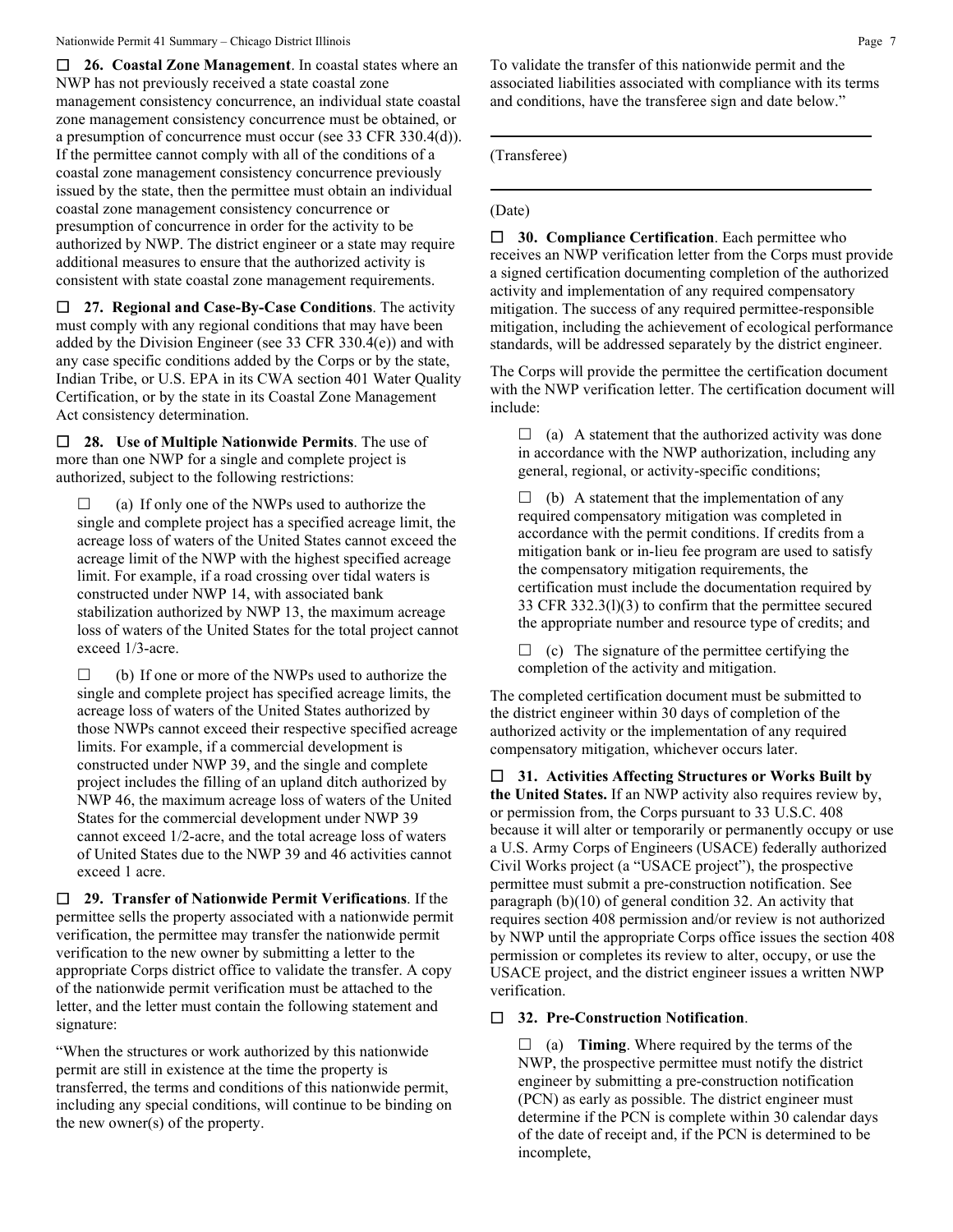notify the prospective permittee within that 30 day period to request the additional information necessary to make the PCN complete. The request must specify the information needed to make the PCN complete. As a general rule, district engineers will request additional information necessary to make the PCN complete only once. However, if the prospective permittee does not provide all of the requested information, then the district engineer will notify the prospective permittee that the PCN is still incomplete and the PCN review process will not commence until all of the requested information has been received by the district engineer. The prospective permittee shall not begin the activity until either:

 $\Box$  (1) He or she is notified in writing by the district engineer that the activity may proceed under the NWP with any special conditions imposed by the district or division engineer; or

 $\Box$  (2) 45 calendar days have passed from the district engineer's receipt of the complete PCN and the prospective permittee has not received written notice from the district or division engineer. However, if the permittee was required to notify the Corps pursuant to general condition 18 that listed species or critical habitat might be affected or are in the vicinity of the activity, or to notify the Corps pursuant to general condition 20 that the activity might have the potential to cause effects to historic properties, the permittee cannot begin the activity until receiving written notification from the Corps that there is "no effect" on listed species or "no potential to cause effects" on historic properties, or that any consultation required under Section 7 of the Endangered Species Act (see 33 CFR 330.4(f)) and/or section 106 of the National Historic Preservation Act (see 33 CFR 330.4(g)) has been completed. If the proposed activity requires a written waiver to exceed specified limits of an NWP, the permittee may not begin the activity until the district engineer issues the waiver. If the district or division engineer notifies the permittee in writing that an individual permit is required within 45 calendar days of receipt of a complete PCN, the permittee cannot begin the activity until an individual permit has been obtained. Subsequently, the permittee's right to proceed under the NWP may be modified, suspended, or revoked only in accordance with the procedure set forth in 33 CFR 330.5(d)(2).

 (b) **Contents of Pre-Construction Notification**. The PCN must be in writing and include the following information:

 $\Box$  (1) Name, address and telephone numbers of the prospective permittee;

 $\Box$  (2) Location of the proposed activity;

 $\Box$  (3) Identify the specific NWP or NWP(s) the prospective permittee wants to use to authorize the proposed activity;

 $\Box$  (4) (i) A description of the proposed activity; the activity's purpose; direct and indirect adverse

environmental effects the activity would cause, including the anticipated amount of loss of wetlands, other special aquatic sites, and other waters expected to result from the NWP activity, in acres, linear feet, or other appropriate unit of measure; a description of any proposed mitigation measures intended to reduce the adverse environmental effects caused by the proposed activity; and any other NWP(s), regional general permit(s), or individual permit(s) used or intended to be used to authorize any part of the proposed project or any related activity, including other separate and distant crossings for linear projects that require Department of the Army authorization but do not require pre-construction notification.The description of the proposed activity and any proposed mitigation measures should be sufficiently detailed to allow the district engineer to determine that the adverse environmental effects of the activity will be no more than minimal and to determine the need for compensatory mitigation or other mitigation measures.

 $\Box$  (ii) For linear projects where one or more single and complete crossings require preconstruction notification, the PCN must include the quantity of anticipated losses of wetlands, other special aquatic sites, and other waters for each single and complete crossing of those wetlands, other special aquatic sites, and other waters (including those single and complete crossings authorized by NWP but do not require PCNs). This information will be used by the district engineer to evaluate the cumulative adverse environmental effects of the proposed linear project, and does not change those non-PCN NWP activities into NWP PCNs.

 $\Box$  (iii) Sketches should be provided when necessary to show that the activity complies with the terms of the NWP. (Sketches usually clarify the activity and when provided results in a quicker decision. Sketches should contain sufficient detail to provide an illustrative description of the proposed activity (e.g., a conceptual plan), but do not need to be detailed engineering plans);

 $\Box$  (5) The PCN must include a delineation of wetlands, other special aquatic sites, and other waters, such as lakes and ponds, perennial, and intermittent, on the project site. Wetland delineations must be prepared in accordance with the current method required by the Corps. The permittee may ask the Corps to delineate the special aquatic sites and other waters on the project site, but there may be a delay if the Corps does the delineation, especially if the project site is large or contains many wetlands, other special aquatic sites, and other waters. Furthermore, the 45-day period will not start until the delineation has been submitted to or completed by the Corps, as appropriate;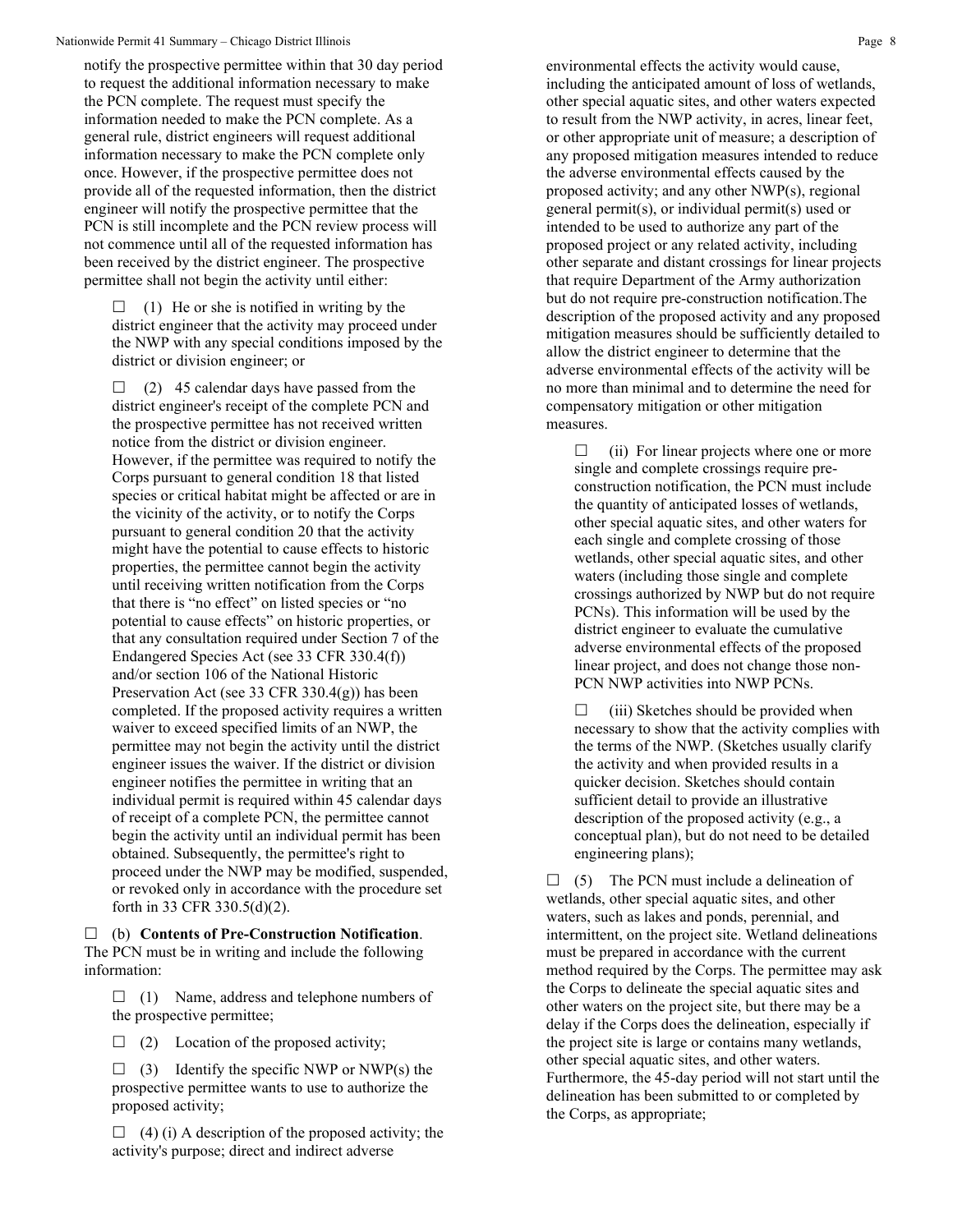$\Box$  (6) If the proposed activity will result in the loss of greater than 1/10-acre of wetlands or 3/100 acre of stream bed and a PCN is required, the prospective permittee must submit a statement describing how the mitigation requirement will be satisfied, or explaining why the adverse environmental effects are no more than minimal and why compensatory mitigation should not be required. As an alternative, the prospective permittee may submit a conceptual or detailed mitigation plan.

 $\Box$  (7) For non-federal permittees, if any listed species (or species proposed for listing) or designated critical habitat (or critical habitat proposed for such designation) might be affected or is in the vicinity of the activity, or if the activity is located in designated critical habitat (or critical habitat proposed for such designation), the PCN must include the name(s) of those endangered or threatened species (or species proposed for listing) that might be affected by the proposed activity or utilize the designated critical habitat (or critical habitat proposed for such designation) that might be affected by the proposed activity. For NWP activities that require pre-construction notification, Federal permittees must provide documentation demonstrating compliance with the Endangered Species Act;

 $\Box$  (8) For non-federal permittees, if the NWP activity might have the potential to cause effects to a historic property listed on, determined to be eligible for listing on, or potentially eligible for listing on, the National Register of Historic Places, the PCN must state which historic property might have the potential to be affected by the proposed activity or include a vicinity map indicating the location of the historic property. For NWP activities that require preconstruction notification, Federal permittees must provide documentation demonstrating compliance with section 106 of the National Historic Preservation Act;

 $\Box$  (9) For an activity that will occur in a component of the National Wild and Scenic River System, or in a river officially designated by Congress as a "study river" for possible inclusion in the system while the river is in an official study status, the PCN must identify the Wild and Scenic River or the "study river" (see general condition 16); and

 $\Box$  (10) For an NWP activity that requires permission from, or review by, the Corps pursuant to 33 U.S.C. 408 because it will alter or temporarily or permanently occupy or use a U.S. Army Corps of Engineers federally authorized civil works project, the pre-construction notification must include a statement confirming that the project proponent has submitted a written request for section 408 permission from, or review by, the Corps office having jurisdiction over that USACE project.

 (c) **Form of Pre-Construction Notification.** The nationwide permit pre-construction notification form (Form ENG 6082) should be used for NWP PCNs. A letter containing the required information may also be used. Applicants may provide electronic files of PCNs and supporting materials if the district engineer has established tools and procedures for electronic submittals.

## (d) **Agency Coordination**:

 $\Box$  (1) The district engineer will consider any comments from Federal and state agencies concerning the proposed activity's compliance with the terms and conditions of the NWPs and the need for mitigation to reduce the activity's adverse environmental effects so that they are no more than minimal.

 $\Box$  (2) Agency coordination is required for:

i) All NWP activities that require preconstruction notification and result in the loss of greater than 1/2-acre of waters of the United States;

ii) NWP 13 activities in excess of 500 linear feet, fills greater than one cubic yard per running foot, or involve discharges of dredged or fill material into special aquatic sites; and

(iii) NWP 54 activities in excess of 500 linear feet, or that extend into the waterbody more than 30 feet from the mean low water line in tidal waters or the ordinary high water mark in the Great Lakes.

 $\Box$  (3) When agency coordination is required, the district engineer will immediately provide (e.g., via email, facsimile transmission, overnight mail, or other expeditious manner) a copy of the complete PCN to the appropriate Federal or state offices (FWS, state natural resource or water quality agency, EPA, and, if appropriate, the NMFS). With the exception of NWP 37, these agencies will have 10 calendar days from the date the material is transmitted to notify the district engineer via telephone, facsimile transmission, or email that they intend to provide substantive, site-specific comments. The comments must explain why the agency believes the adverse environmental effects will be more than minimal. If so contacted by an agency, the district engineer will wait an additional 15 calendar days before making a decision on the pre-construction notification. The district engineer will fully consider agency comments received within the specified time frame concerning the proposed activity's compliance with the terms and conditions of the NWPs, including the need for mitigation to ensure that the net adverse environmental effects of the proposed activity are no more than minimal. The district engineer will provide no response to the resource agency, except as provided below. The district engineer will indicate in the administrative record associated with each preconstruction notification that the resource agencies' concerns were considered.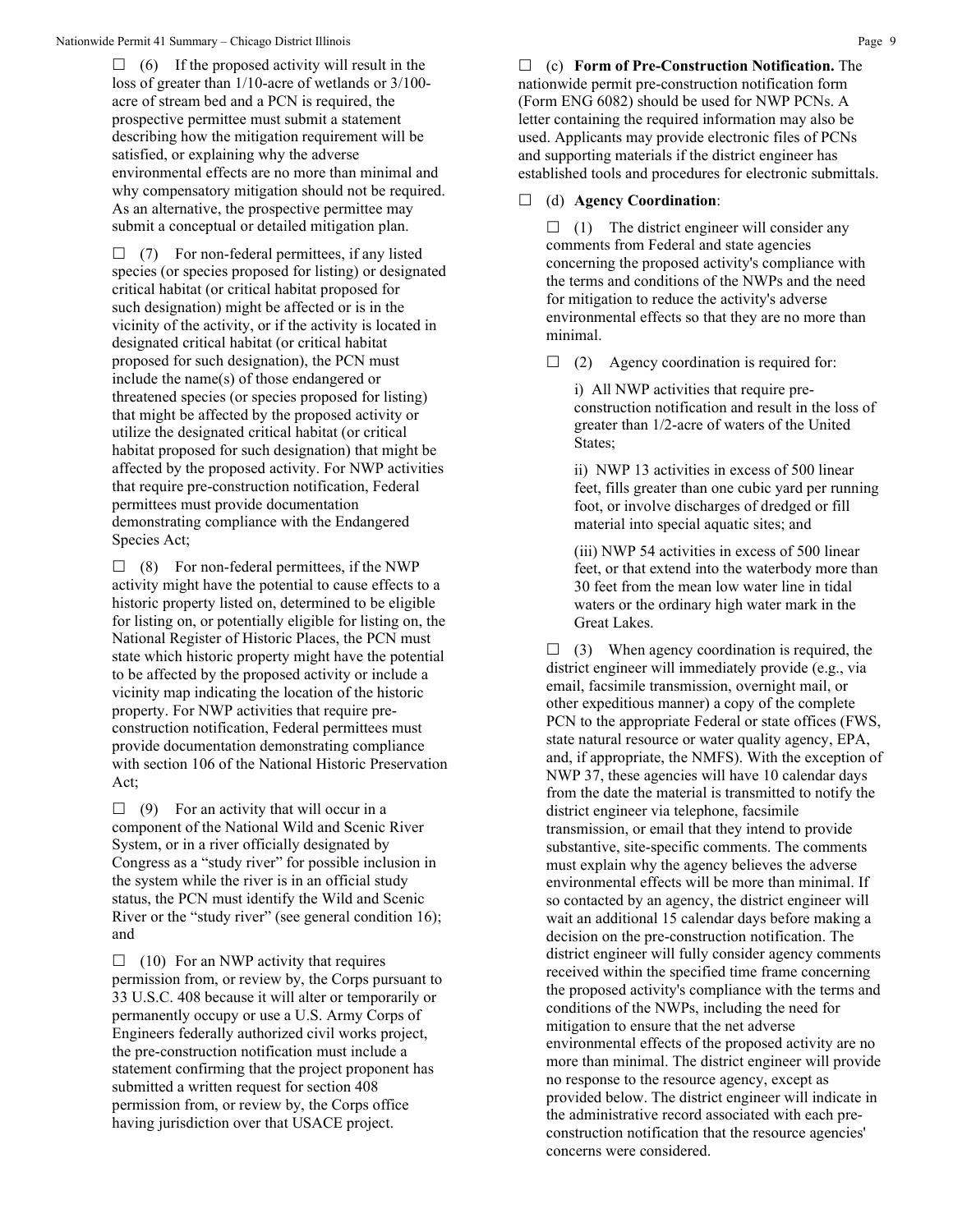For NWP 37, the emergency watershed protection and rehabilitation activity may proceed immediately in cases where there is an unacceptable hazard to life or a significant loss of property or economic hardship will occur. The district engineer will consider any comments received to decide whether the NWP 37 authorization should be modified, suspended, or revoked in accordance with the procedures at 33 CFR 330.5.

 $\Box$  (4) In cases of where the prospective permittee is not a Federal agency, the district engineer will provide a response to NMFS within 30 calendar days of receipt of any Essential Fish Habitat conservation recommendations, as required by section 305(b)(4)(B) of the Magnuson-Stevens Fishery Conservation and Management Act.

 $\Box$  (5) Applicants are encouraged to provide the Corps with either electronic files or multiple copies of pre-construction notifications to expedite agency coordination.

## **C. District Engineer's Decision**

 $\Box$  1. In reviewing the PCN for the proposed activity, the district engineer will determine whether the activity authorized by the NWP will result in more than minimal individual or cumulative adverse environmental effects or may be contrary to the public interest. If a project proponent requests authorization by a specific NWP, the district engineer should issue the NWP verification for that activity if it meets the terms and conditions of that NWP, unless he or she determines, after considering mitigation, that the proposed activity will result in more than minimal individual and cumulative adverse effects on the aquatic environment and other aspects of the public interest and exercises discretionary authority to require an individual permit for the proposed activity. For a linear project, this determination will include an evaluation of the single and complete crossings of waters of the United States that require PCNs to determine whether they individually satisfy the terms and conditions of the  $NWP(s)$ , as well as the cumulative effects caused by all of the crossings of waters of the United States authorized by NWP. If an applicant requests a waiver of an applicable limit, as provided for in NWPs 13, 36, or 54, the district engineer will only grant the waiver upon a written determination that the NWP activity will result in only minimal individual and cumulative adverse environmental effects.

 $\Box$  2. When making minimal adverse environmental effects determinations the district engineer will consider the direct and indirect effects caused by the NWP activity. He or she will also consider the cumulative adverse environmental effects caused by activities authorized by NWP and whether those cumulative adverse environmental effects are no more than minimal. The district engineer will also consider site specific factors, such as the environmental setting in the vicinity of the NWP activity, the type of resource that will be affected by the NWP activity, the functions provided by the aquatic resources that will be affected by the NWP activity, the degree or magnitude to which the aquatic resources perform those functions, the extent that aquatic resource functions will be lost as a result of the NWP activity (e.g., partial or complete loss), the duration of the adverse effects

(temporary or permanent), the importance of the aquatic resource functions to the region (e.g., watershed or ecoregion), and mitigation required by the district engineer. If an appropriate functional or condition assessment method is available and practicable to use, that assessment method may be used by the district engineer to assist in the minimal adverse environmental effects determination. The district engineer may add case-specific special conditions to the NWP authorization to address site-specific environmental concerns.

 $\Box$  3. If the proposed activity requires a PCN and will result in a loss of greater than 1/10-acre of wetlands or 3/100 acre of stream bed, the prospective permittee should submit a mitigation proposal with the PCN. Applicants may also propose compensatory mitigation for NWP activities with smaller impacts, or for impacts to other types of waters. The district engineer will consider any proposed compensatory mitigation or other mitigation measures the applicant has included in the proposal in determining whether the net adverse environmental effects of the proposed activity are no more than minimal. The compensatory mitigation proposal may be either conceptual or detailed. If the district engineer determines that the activity complies with the terms and conditions of the NWP and that the adverse environmental effects are no more than minimal, after considering mitigation, the district engineer will notify the permittee and include any activity-specific conditions in the NWP verification the district engineer deems necessary. Conditions for compensatory mitigation requirements must comply with the appropriate provisions at  $33 \text{ CFR } 332.3(k)$ . The district engineer must approve the final mitigation plan before the permittee commences work in waters of the United States, unless the district engineer determines that prior approval of the final mitigation plan is not practicable or not necessary to ensure timely completion of the required compensatory mitigation. If the prospective permittee elects to submit a compensatory mitigation plan with the PCN, the district engineer will expeditiously review the proposed compensatory mitigation plan. The district engineer must review the proposed compensatory mitigation plan within 45 calendar days of receiving a complete PCN and determine whether the proposed mitigation would ensure that the NWP activity results in no more than minimal adverse environmental effects. If the net adverse environmental effects of the NWP activity (after consideration of the mitigation proposal) are determined by the district engineer to be no more than minimal, the district engineer will provide a timely written response to the applicant. The response will state that the NWP activity can proceed under the terms and conditions of the NWP, including any activity-specific conditions added to the NWP authorization by the district engineer.

 $\Box$  4. If the district engineer determines that the adverse environmental effects of the proposed activity are more than minimal, then the district engineer will notify the applicant either: (a) That the activity does not qualify for authorization under the NWP and instruct the applicant on the procedures to seek authorization under an individual permit; (b) that the activity is authorized under the NWP subject to the applicant's submission of a mitigation plan that would reduce the adverse environmental effects so that they are no more than minimal; or (c) that the activity is authorized under the NWP with specific modifications or conditions.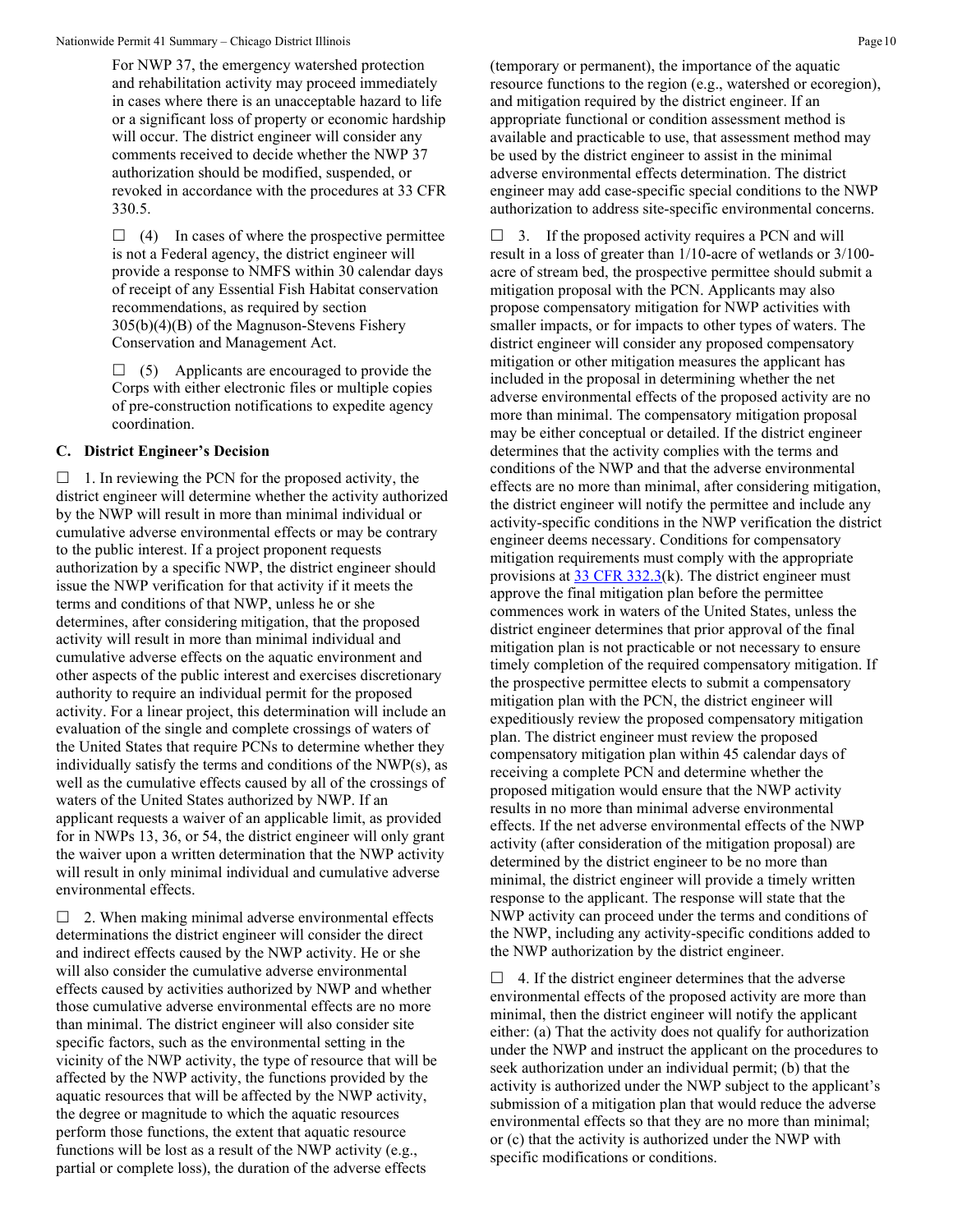#### Nationwide Permit 41 Summary – Chicago District Illinois Page 11

Where the district engineer determines that mitigation is required to ensure no more than minimal adverse environmental effects, the activity will be authorized within the 45-day PCN period (unless additional time is required to comply with general conditions 18, 20, and/or 31), with activity-specific conditions that state the mitigation requirements. The authorization will include the necessary conceptual or detailed mitigation plan or a requirement that the applicant submit a mitigation plan that would reduce the adverse environmental effects so that they are no more than minimal. When compensatory mitigation is required, no work in waters of the United States may occur until the district engineer has approved a specific mitigation plan or has determined that prior approval of a final mitigation plan is not practicable or not necessary to ensure timely completion of the required compensatory mitigation.

## D. **Further Information**

1. District engineers have authority to determine if an activity complies with the terms and conditions of an NWP.

2. NWPs do not obviate the need to obtain other federal, state, or local permits, approvals, or authorizations required by law.

3. NWPs do not grant any property rights or exclusive privileges.

4. NWPs do not authorize any injury to the property or rights of others.

5. NWPs do not authorize interference with any existing or proposed Federal project (see general condition 31).

#### E. **Definitions**

**Best management practices (BMPs)**: Policies, practices, procedures, or structures implemented to mitigate the adverse environmental effects on surface water quality resulting from development. BMPs are categorized as structural or nonstructural.

**Compensatory mitigation**: The restoration (re-establishment or rehabilitation), establishment (creation), enhancement, and/or in certain circumstances preservation of aquatic resources for the purposes of offsetting unavoidable adverse impacts which remain after all appropriate and practicable avoidance and minimization has been achieved.

**Currently serviceable**: Useable as is or with some maintenance, but not so degraded as to essentially require reconstruction.

**Direct effects**: Effects that are caused by the activity and occur at the same time and place.

**Discharge**: The term "discharge" means any discharge of dredged or fill material into waters of the United States.

**Ecological reference:** A model used to plan and design an aquatic habitat and riparian area restoration, enhancement, or establishment activity under NWP 27. An ecological reference may be based on the structure, functions, and dynamics of an aquatic habitat type or a riparian area type that currently exists in the region where the proposed NWP 27 activity is located. Alternatively, an ecological reference may be based on a conceptual model for the aquatic habitat type or riparian area type to be restored, enhanced, or established as a result of the proposed NWP 27 activity. An ecological reference takes into account the range of variation of the aquatic habitat type or riparian area type in the region.

**Enhancement**: The manipulation of the physical, chemical, or biological characteristics of an aquatic resource to heighten, intensify, or improve a specific aquatic resource function(s). Enhancement results in the gain of selected aquatic resource function(s), but may also lead to a decline in other aquatic resource function(s). Enhancement does not result in a gain in aquatic resource area.

**Establishment (creation):** The manipulation of the physical, chemical, or biological characteristics present to develop an aquatic resource that did not previously exist at an upland site. Establishment results in a gain in aquatic resource area.

**High Tide Line**: The line of intersection of the land with the water's surface at the maximum height reached by a rising tide. The high tide line may be determined, in the absence of actual data, by a line of oil or scum along shore objects, a more or less continuous deposit of fine shell or debris on the foreshore or berm, other physical markings or characteristics, vegetation lines, tidal gages, or other suitable means that delineate the general height reached by a rising tide. The line encompasses spring high tides and other high tides that occur with periodic frequency but does not include storm surges in which there is a departure from the normal or predicted reach of the tide due to the piling up of water against a coast by strong winds such as those accompanying a hurricane or other intense storm.

**Historic Property**: Any prehistoric or historic district, site (including archaeological site), building, structure, or other object included in, or eligible for inclusion in, the National Register of Historic Places maintained by the Secretary of the Interior. This term includes artifacts, records, and remains that are related to and located within such properties. The term includes properties of traditional religious and cultural importance to an Indian tribe or Native Hawaiian organization and that meet the National Register criteria (36 CFR part 60).

**Independent utility**: A test to determine what constitutes a single and complete non-linear project in the Corps Regulatory Program. A project is considered to have independent utility if it would be constructed absent the construction of other projects in the project area. Portions of a multi-phase project that depend upon other phases of the project do not have independent utility. Phases of a project that would be constructed even if the other phases were not built can be considered as separate single and complete projects with independent utility.

**Indirect effects**: Effects that are caused by the activity and are later in time or farther removed in distance, but are still reasonably foreseeable.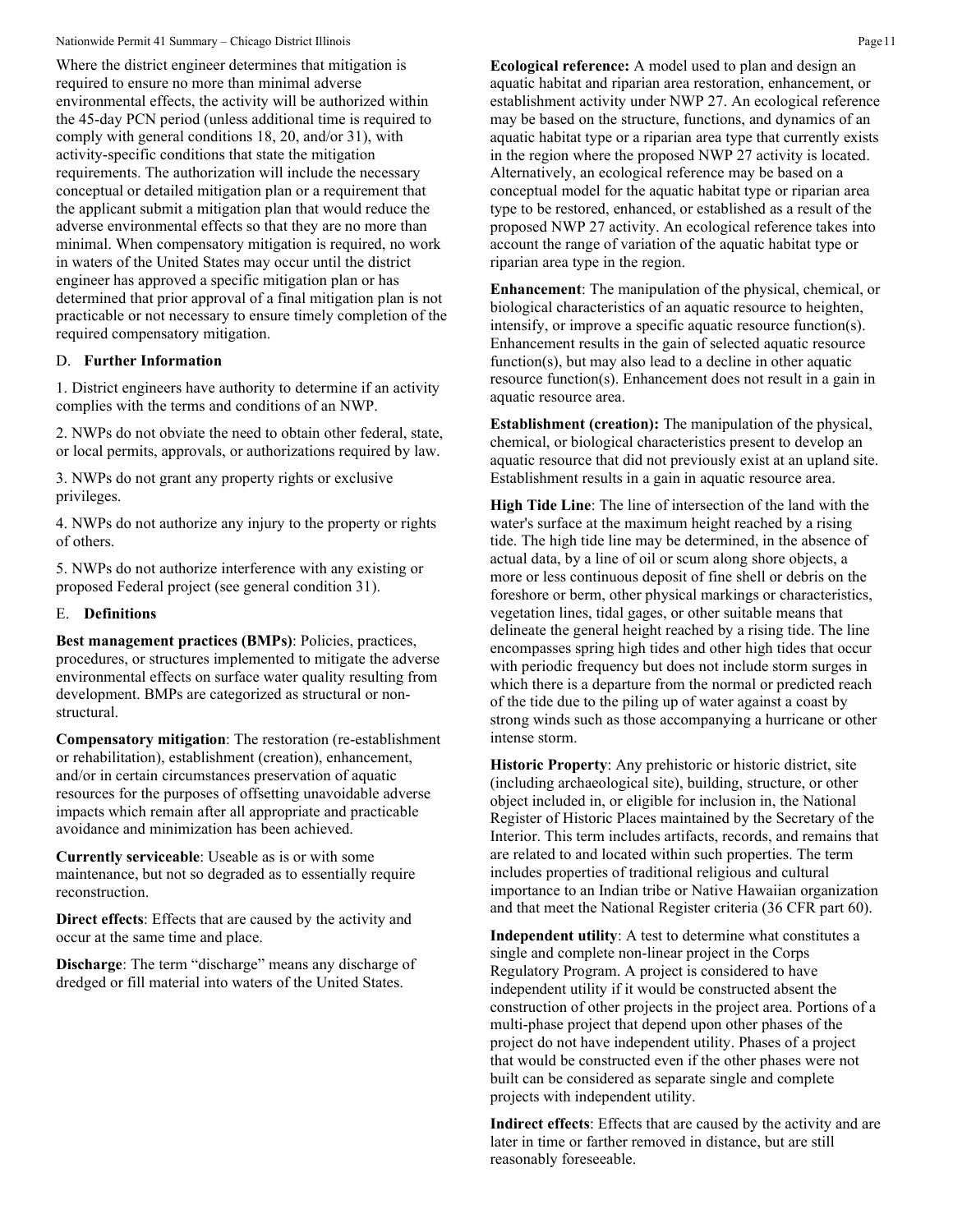#### Nationwide Permit 41 Summary – Chicago District Illinois Page 12

**Loss of waters of the United States**: Waters of the United States that are permanently adversely affected by filling, flooding, excavation, or drainage because of the regulated activity. The loss of stream bed includes the acres of stream bed that are permanently adversely affected by filling or excavation because of the regulated activity. Permanent adverse effects include permanent discharges of dredged or fill material that change an aquatic area to dry land, increase the bottom elevation of a waterbody, or change the use of a waterbody. The acreage of loss of waters of the United States is a threshold measurement of the impact to jurisdictional waters for determining whether a project may qualify for an NWP; it is not a net threshold that is calculated after considering compensatory mitigation that may be used to offset losses of aquatic functions and services. Waters of the United States temporarily filled, flooded, excavated, or drained, but restored to pre-construction contours and elevations after construction, are not included in the measurement of loss of waters of the United States. Impacts resulting from activities that do not require Department of the Army authorization, such as activities eligible for exemptions under section 404(f) of the Clean Water Act, are not considered when calculating the loss of waters of the United States.

**Navigable waters:** Waters subject to section 10 of the Rivers and Harbors Act of 1899. These waters are defined at 33 CFR part 329.

**Non-tidal wetland**: A non-tidal wetland is a wetland that is not subject to the ebb and flow of tidal waters. Non-tidal wetlands contiguous to tidal Start Printed Page 57394waters are located landward of the high tide line (i.e., spring high tide line).

**Open water**: For purposes of the NWPs, an open water is any area that in a year with normal patterns of precipitation has water flowing or standing above ground to the extent that an ordinary high water mark can be determined. Aquatic vegetation within the area of flowing or standing water is either non-emergent, sparse, or absent. Vegetated shallows are considered to be open waters. Examples of "open waters" include rivers, streams, lakes, and ponds.

**Ordinary High Water Mark**: The term ordinary high water mark means that line on the shore established by the fluctuations of water and indicated by physical characteristics such as a clear, natural line impressed on the bank, shelving, changes in the character of soil, destruction of terrestrial vegetation, the presence of litter and debris, or other appropriate means that consider the characteristics of the surrounding areas.

**Perennial stream**: A perennial stream has surface water flowing continuously year-round during a typical year.

**Practicable**: Available and capable of being done after taking into consideration cost, existing technology, and logistics in light of overall project purposes.

**Pre-construction notification:** A request submitted by the project proponent to the Corps for confirmation that a particular activity is authorized by nationwide permit. The request may be a permit application, letter, or similar document that includes information about the proposed work and its anticipated environmental effects. Pre-construction notification may be required by the terms and conditions of a nationwide permit, or by regional conditions. A preconstruction notification may be voluntarily submitted in cases where pre-construction notification is not required and the project proponent wants confirmation that the activity is authorized by nationwide permit.

**Preservation**: The removal of a threat to, or preventing the decline of, aquatic resources by an action in or near those aquatic resources. This term includes activities commonly associated with the protection and maintenance of aquatic resources through the implementation of appropriate legal and physical mechanisms. Preservation does not result in a gain of aquatic resource area or functions.

**Re-establishment**: The manipulation of the physical, chemical, or biological characteristics of a site with the goal of returning natural/historic functions to a former aquatic resource. Re-establishment results in rebuilding a former aquatic resource and results in a gain in aquatic resource area and functions.

**Rehabilitation**: The manipulation of the physical, chemical, or biological characteristics of a site with the goal of repairing natural/historic functions to a degraded aquatic resource. Rehabilitation results in a gain in aquatic resource function, but does not result in a gain in aquatic resource area.

**Restoration**: The manipulation of the physical, chemical, or biological characteristics of a site with the goal of returning natural/historic functions to a former or degraded aquatic resource. For the purpose of tracking net gains in aquatic resource area, restoration is divided into two categories: Reestablishment and rehabilitation.

**Riffle and pool complex**: Riffle and pool complexes are special aquatic sites under the 404(b)(1) Guidelines. Riffle and pool complexes sometimes characterize steep gradient sections of streams. Such stream sections are recognizable by their hydraulic characteristics. The rapid movement of water over a course substrate in riffles results in a rough flow, a turbulent surface, and high dissolved oxygen levels in the water. Pools are deeper areas associated with riffles. A slower stream velocity, a streaming flow, a smooth surface, and a finer substrate characterize pools.

**Riparian areas**: Riparian areas are lands next to streams, lakes, and estuarine-marine shorelines. Riparian areas are transitional between terrestrial and aquatic ecosystems, through which surface and subsurface hydrology connects riverine, lacustrine, estuarine, and marine waters with their adjacent wetlands, non-wetland waters, or uplands. Riparian areas provide a variety of ecological functions and services and help improve or maintain local water quality. (See general condition 23.)